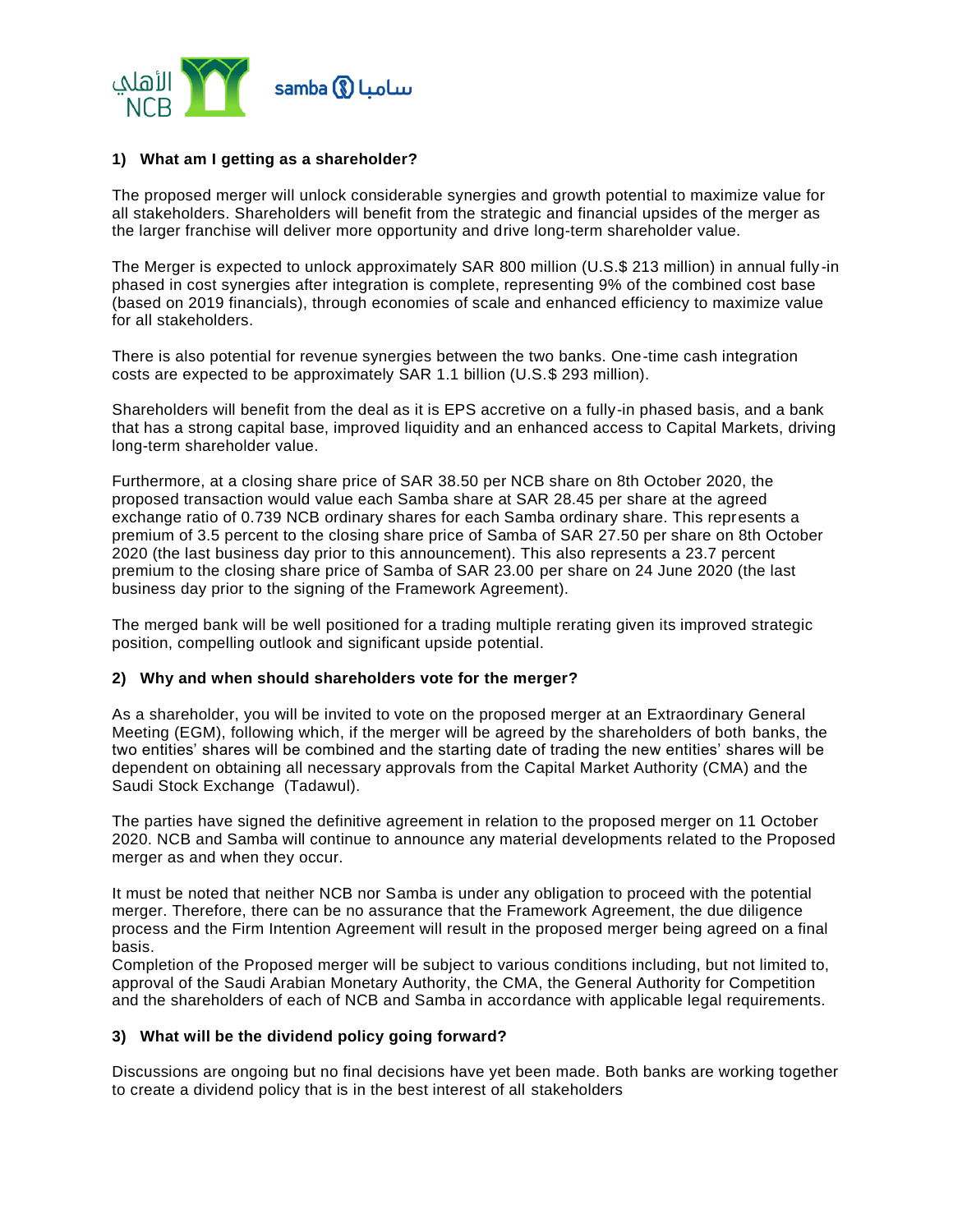

However, the combined entity will have a strong capital position and any dividend policy decisions will be a reflection of its capital strength.

Moreover, the deal is EPS accretive on a fully phased basis, ~SAR 800 million in synergies, and will create a bank that has a strong capital base, improved liquidity and an enhanced access to Capital Markets, driving long-term shareholder value.

## **4) What happens after the firm intention announcement?**

The next step is to seek both banks' shareholders' approval on the proposed merger in the upcoming EGM. The timing of the EGM will be subject to the completion and publication of an Offer Document and Shareholder Circulars that are required by the regulators. You will be notified on the process in due course.

After publication of the EGM resolution, there will be a 30-day creditor objection period before legal completion. Only at legal completion will the two banks effectively become one.

Legal completion of the merger is expected to happen during the first half of 2021. Until then, NCB and Samba will continue to function as two separate banks.

The banks will engage in joint integration planning to ensure a smooth and accelerated integration of both banks after closing.

### **5) Why are the banks merging?**

The proposed merger will unlock considerable synergies and growth potential to maximize value for all stakeholders:

It will create a new Saudi banking champion which will be a regional powerhouse in the consolidating Saudi and MENA banking landscape. It will be the number one bank in Saudi Arabia serving approximately 25% of the retail and wholesale banking market with aggregated SAR 837 billion (\$223 billion) assets.

The number one bank in the MENA region by net income, SAR 7.2 billion (U.S.\$ 1.9 billion) with a combined equity base of SAR 120 billion (\$32 billion).

The combined business will offer industry-leading returns and productivity, unlocked by scale and efficiency gains and an increased ability to invest in innovative technology solutions

Customers will experience new banking standards driven by pooled talent and expertise from two of the Kingdom's leading banks and gain access to a wider suite of complementary innovative products and, services and an enhanced multi-channel distribution and reach.

Well diversified franchise and robust balance sheet to pursue accelerated growth, improved liquidity and solid capital position backed by a balanced business model with no business line contributing more than 50% of income.

Shareholders will benefit from the deal as it is EPS accretive on a fully-in phased basis, ~SAR 800 million in synergies, and a bank that has a strong capital base and an enhanced access to Capital Markets, driving long-term shareholder value.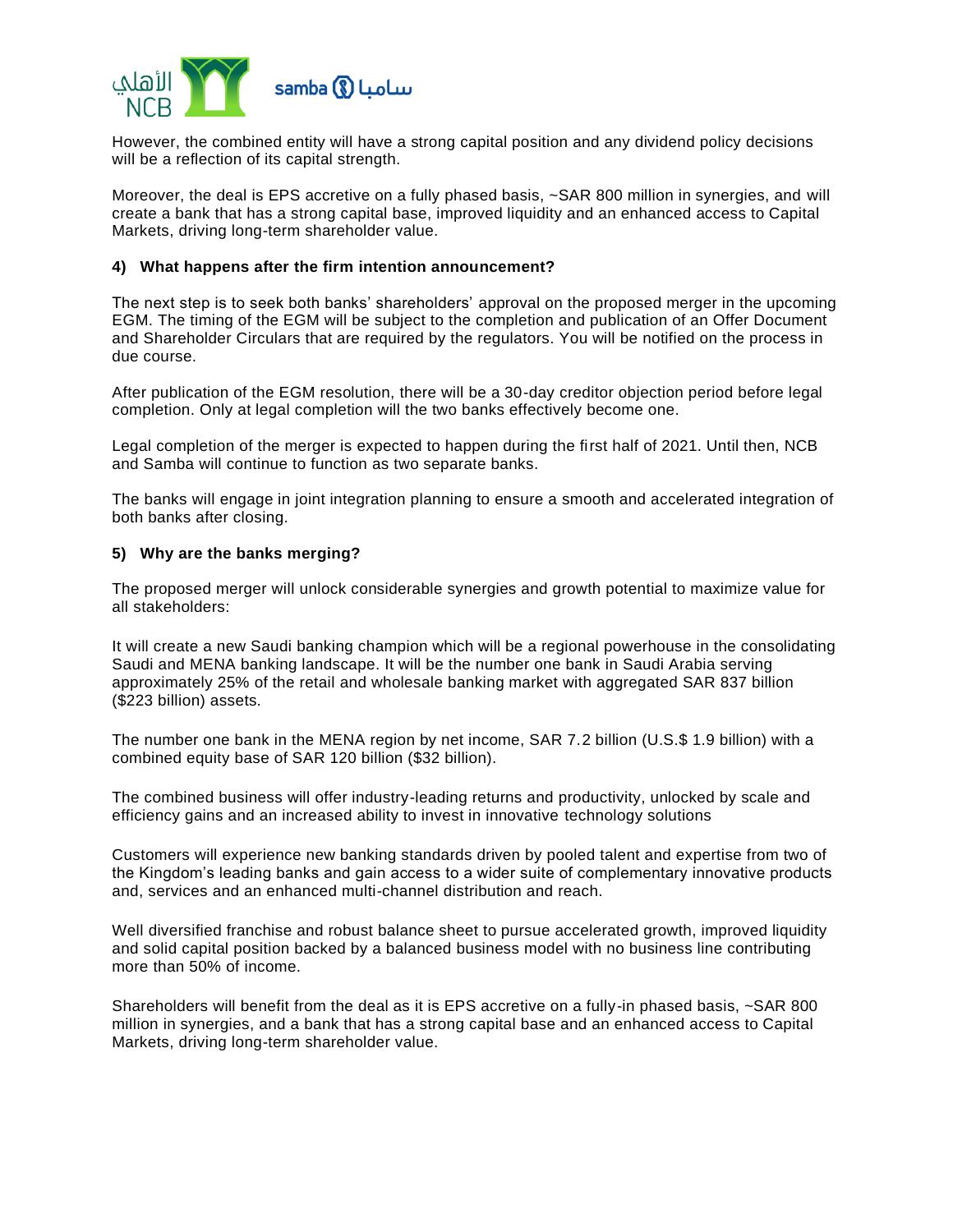

# **6) What is your outlook and strategy for the combined bank?**

Accelerate growth in retail by increasing the product penetration across the combined client base through delivering best-in-class innovative propositions, foster SMEs development and lending, growing residential financing and promoting financial literacy.

Strengthen leadership in wholesale by supporting the Kingdom's landmark deals and mega projects, increase presence in treasury and capital markets, as well as facilitating trade and capital flows in and out of Saudi Arabia into global markets.

The new Saudi banking champion plans to double down on digital and data analytics and continuing to enhance its artificial intelligence tools. It will aim at digitalizing all products and services end-toend and introduce cutting-edge technologies to its customers. It plans to invest in innovation through new ventures and partnerships as well as data and analytics to create exceptional and personalized customer experiences.

Merge both banks' talent pools and become a talent hub for the financial sector, with no involuntary job losses. Talent development will be a priority for the merged bank, as it aspires to groom future leaders of the industry through world-class training and development programs and offer rewarding career opportunities.

The Merged Bank will have an expanded international network, enabling it to facilitate international trade and capital flows, as well as being better placed to pursue strategic expansion opportunities to better connect with global markets.

Furthermore, the merged bank will be well positioned for a trading multiple rerating given its improved strategic position, compelling outlook and significant upside potential.

## **7) Why should investors have confidence in the new entity?**

NCB and Samba management teams are committed to ensuring the success of this merger to achieve growth and value for all stakeholders involved. This merger is driven by fundamentals that will benefit all stakeholders alike by unlocking the following enablers of growth:

- The merger will create a new Saudi banking champion and a regional powerhouse
- The merged entity will benefit from synergies to drive the future of the sector and bolster its support to Vision 2030
- The merged entity will build on its inherited leadership in innovation and technology to curate an exceptional customer experience and develop next-generation banking services
- The new, larger bank, aspires to be the best banking institution to grow the future leaders of the industry

Moreover, the merged bank will leverage the cross-selling capabilities of both banks through an improved operating model. It will benefit from a robust and diversified funding structure, enhanced liquidity profile with 82 percent loan to deposit ratio (LDR) and a solid capital position.

## **8) When will the merger be finalized?**

The management of both banks have signed the definitive intention to merge agreement on 11 October 2020 and are in the process to obtain the CMA's final approvals on the terms of the agreement.